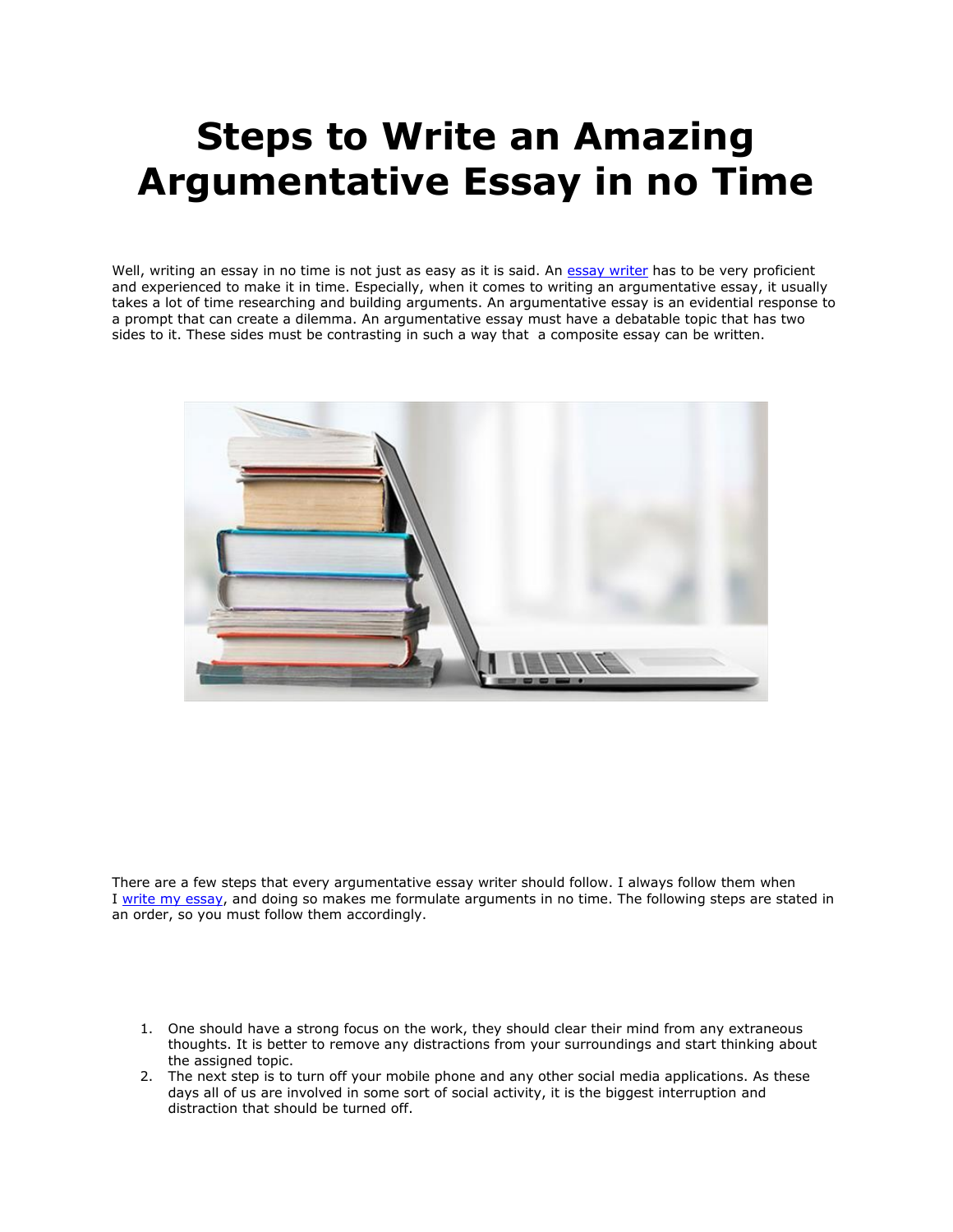- 3. Once you are done with these two prerequisites, open your laptop and start with reading a few articles on the assigned topic. After reading these articles, you will be able to select a side that you think is right.
- 4. Now that you are done with selecting either that you are writing for or against the topic, then you should start finding evidence on google scholar. An [essay writer](https://essaywriternow.com/) should at least find 10-15 sources to back up your idea. Now after having these sources, scrutinize the best 7 of them.
- 5. Now you are ready to write, sort those 7 pieces of evidence in your notes and make their topic sentences in the first draft. After making the topic sentences, you should add a premise/ basis of that topic sentence. Do the same for all the 7 body paragraphs for which you have collected the evidence. Make sure that these 7 paragraphs have a section that contains a claim of the other side as well. The claim of the opposite side must be counter tackled with a piece of evidence to support your thesis.
- 6. After you are done introducing your 7 paragraphs, start incorporating the evidence. You must not quote the evidence directly; instead, you should use the paraphrasing technique. Paraphrase all the sources and add them. Right then and there, cite them in the format that you are asked for. You can cite them using a software like Zotero or an online compiler citethisforme. If any of you are unaware of the formats, then for your understanding they are the way to organize your document. There are many formats such as APA, MLA, Chicago, and Harvard. All of them have different ways to organize the document. So if you want to know their details, then search on the internet and get your document formatted.
- 7. After this, simply explain the evidence of all the paragraphs in one to two lines. Now you are done with 2/3rd of your essay.
- 8. All you have to do now is compose a thesis statement and get your introduction and conclusion done.
- 9. For a thesis statement, you should be concise, and it must have all the topic sentences/claims in it. You should state the topic first, which is followed by claims, and then add a rationale to it that answers the why of doing this research essay. A [write my essay](https://essayhours.com/) service can take care of all your writing needs.
- 10. Now that you are done making a thesis statement, then write an introduction. In the introduction, you should start with a definition of the topic, then a brief background of the topic, after stating the thesis statement, you are done with the introduction.
- 11. In conclusion, restate the refined thesis statement, then summarize your claims and counterclaim. After this, conclude your essay in some logical way and wrap your essay nicely.

If you follow these steps, then you can surely write an impressive argumentative essay earlier than others.

The above-stated tips are from an expert point of view, and they guide the new writers about each and every detail. For more information, one can always search up on google and get their misunderstandings sorted. Just in case, if a writer is not feeling well or is unsure of how to complete the essay, then they can consult an **[essay writing service](https://www.essaywritingservice.college/)** that works 24/7 to help them.

The people at this service are exceptional writers that can write a long essay in just a couple of hours. Then what are you scared for? Start your essay, and if you encounter any issues, then you can contact the service to help you write one. However, while contacting the [essay writing service,](https://essayhours.com/) make sure that you fill them in with the correct details. You should clearly state the topic, format, sources you require, and the word limit to get your work accurately done.

**Useful Links:**